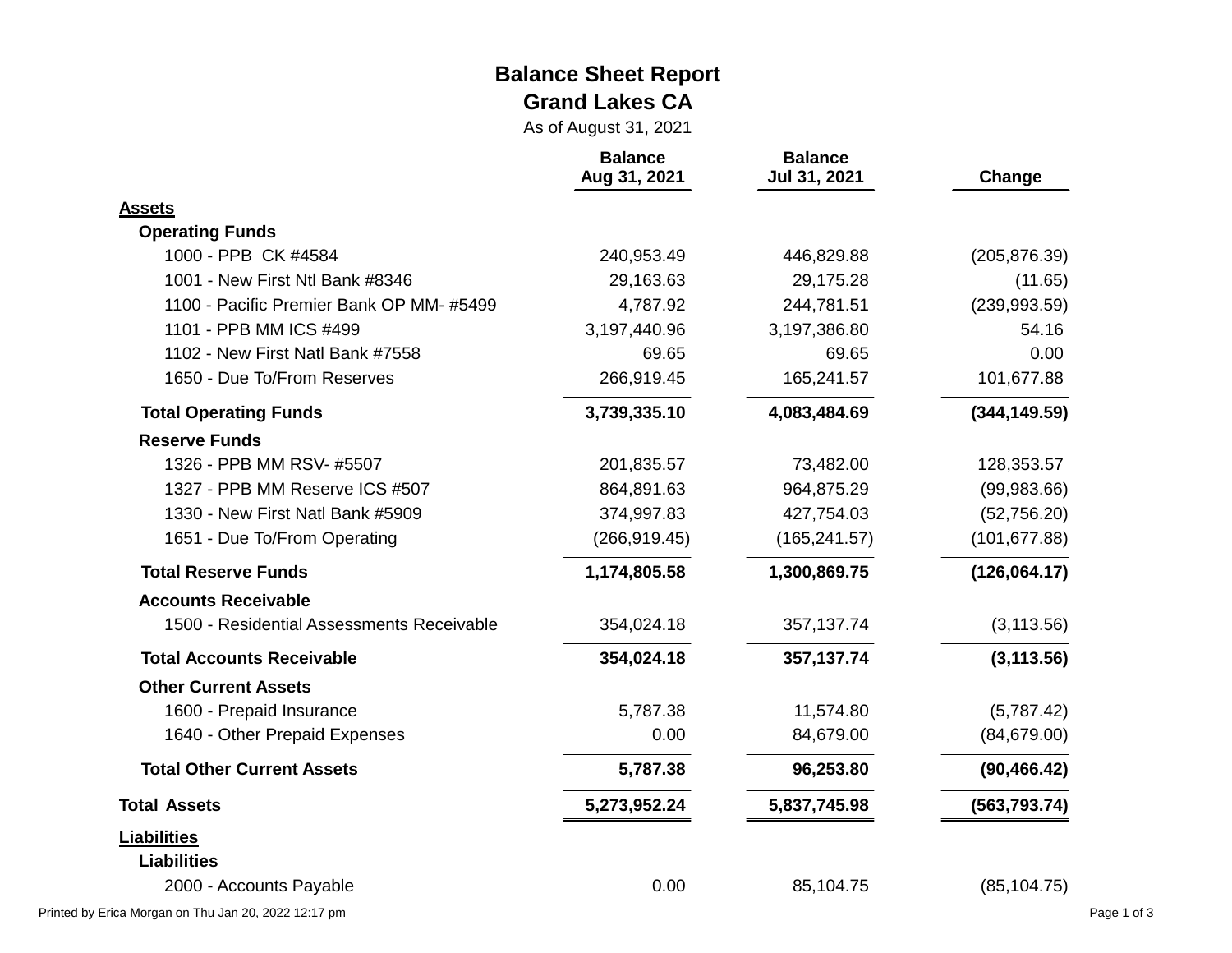#### **Balance Sheet Report Grand Lakes CA**

As of August 31, 2021

|                                           | <b>Balance</b><br>Aug 31, 2021 | <b>Balance</b><br>Jul 31, 2021 | Change        |
|-------------------------------------------|--------------------------------|--------------------------------|---------------|
| <b>Liabilities</b>                        |                                |                                |               |
| <b>Liabilities</b>                        |                                |                                |               |
| 2015 - Returned Check Fee Payable         | 30.00                          | 90.00                          | (60.00)       |
| 2025 - Transfer Fee Payable               | 130.00                         | 520.00                         | (390.00)      |
| 2026 - New Account Setup Fee              | 910.00                         | 945.00                         | (35.00)       |
| 2036 - PMG Collections                    | 32,525.30                      | 33,455.30                      | (930.00)      |
| 2037 - Payment Plan Fees                  | 1,350.00                       | 1,350.00                       | 0.00          |
| 2325 - Accrued Insurance Claims           | 6,700.00                       | 6,700.00                       | 0.00          |
| 2395 - Other Accrued Expenses             | 124,558.60                     | 117,403.43                     | 7,155.17      |
| 2500 - Deposits Held                      | 8,000.00                       | 8,000.00                       | 0.00          |
| 2525 - Architectural Review Fees Deposit  | 1,000.00                       | 1,000.00                       | 0.00          |
| 2550 - Prepaid Assessments                | 56,200.55                      | 53,067.72                      | 3,132.83      |
| 2595 - Deferred Revenue                   | 1,199,349.42                   | 1,499,186.77                   | (299, 837.35) |
| <b>Total Liabilities</b>                  | 1,430,753.87                   | 1,806,822.97                   | (376,069.10)  |
| <b>Total Liabilities</b>                  | 1,430,753.87                   | 1,806,822.97                   | (376,069.10)  |
| <b>Owners' Equity</b>                     |                                |                                |               |
| <b>Owners Equity - Prior Years</b>        |                                |                                |               |
| 3000 - Operating Fund - Prior year        | 1,955,851.53                   | 1,955,851.53                   | 0.00          |
| 3005 - Equity Adjustments - Prior Periods | (926.49)                       | (926.49)                       | 0.00          |
| <b>Total Owners Equity - Prior Years</b>  | 1,954,925.04                   | 1,954,925.04                   | 0.00          |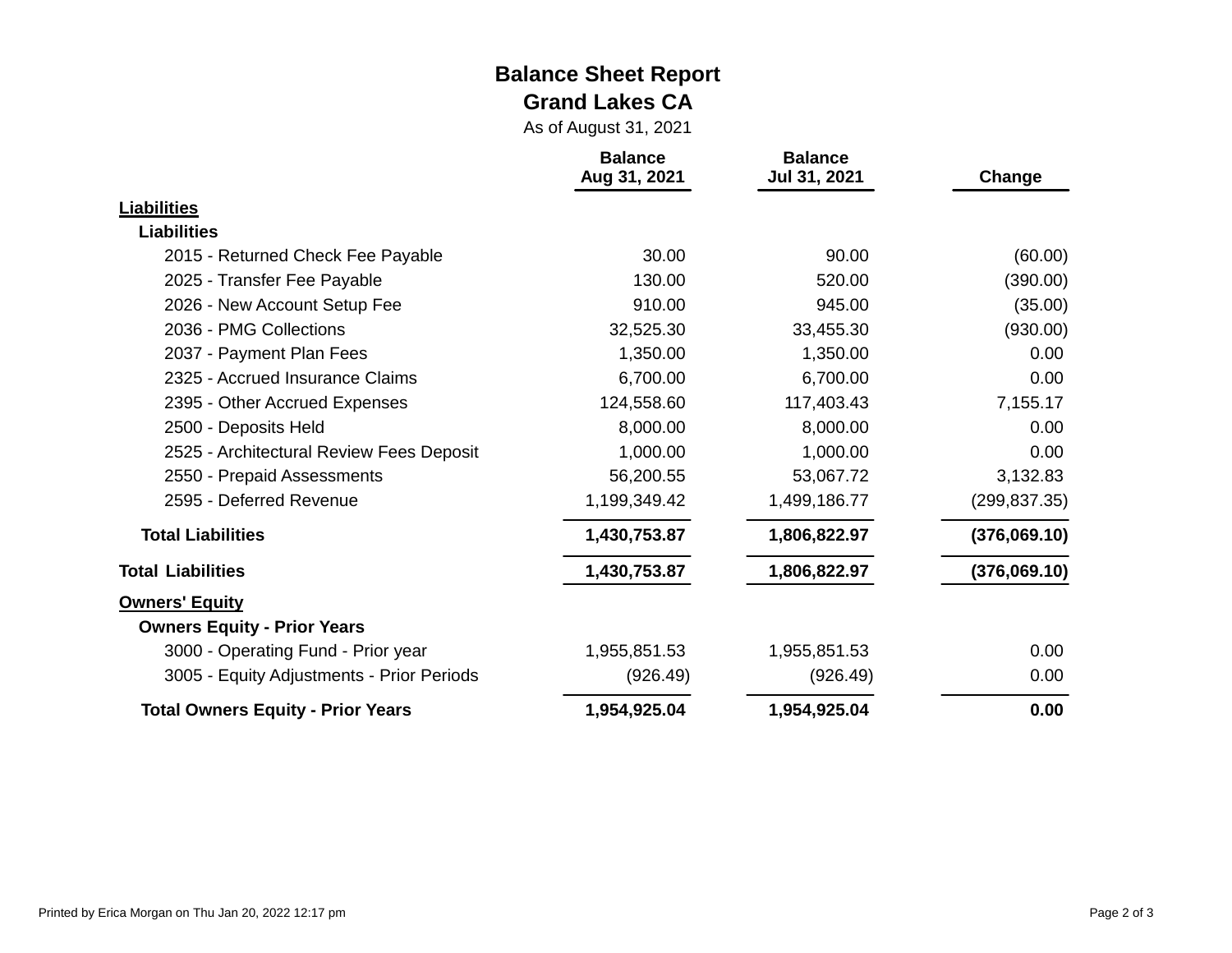# **Balance Sheet Report Grand Lakes CA**

As of August 31, 2021

|                                                 | <b>Balance</b><br>Aug 31, 2021 | <b>Balance</b><br>Jul 31, 2021 | Change            |
|-------------------------------------------------|--------------------------------|--------------------------------|-------------------|
| <b>Owners' Equity</b>                           |                                |                                |                   |
| <b>Capital Reserves - Prior Years</b>           |                                |                                |                   |
| 3102 - Repair & Replacement Reserve - Prior Yrs | 1,739,045.76                   | 1,739,045.76                   | 0.00 <sub>1</sub> |
| <b>Total Capital Reserves - Prior Years</b>     | 1,739,045.76                   | 1,739,045.76                   | 0.00              |
| <b>Total Owners' Equity</b>                     | 3,693,970.80                   | 3,693,970.80                   | 0.00              |
| Net Income / (Loss)                             | 149,227.57                     | 336,952.21                     | (187, 724.64)     |
| <b>Total Liabilities and Equity</b>             | 5,273,952.24                   | 5,837,745.98                   | (563, 793.74)     |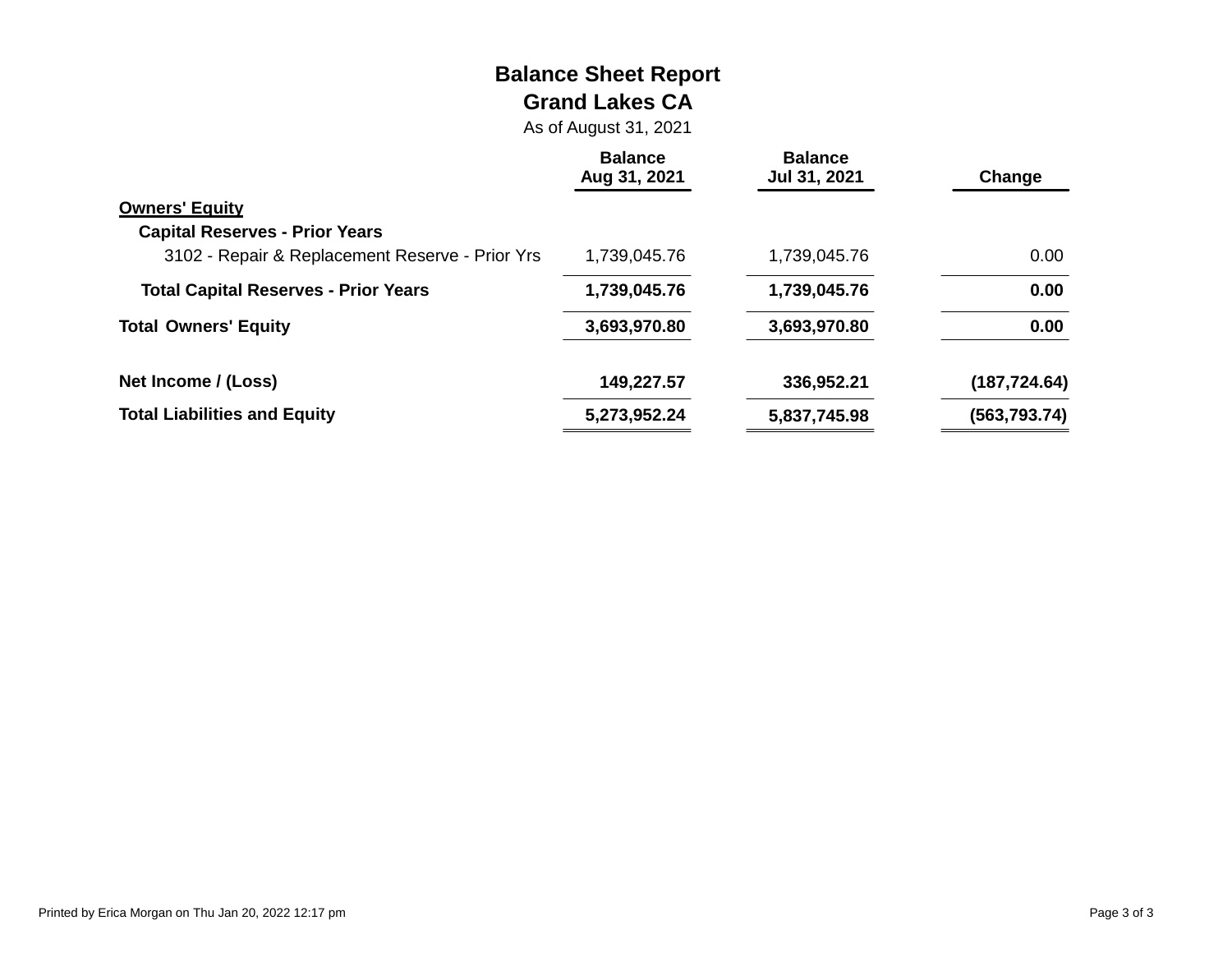|                                             | <b>Current Period -</b> |               |            |               | Year to Date (8 months) | Annual       | <b>Budget</b> |               |
|---------------------------------------------|-------------------------|---------------|------------|---------------|-------------------------|--------------|---------------|---------------|
|                                             | <b>Actual</b>           | <b>Budget</b> | Variance   | <b>Actual</b> | <b>Budget</b>           | Variance     | <b>Budget</b> | Remaining     |
| <b>Income</b>                               |                         |               |            |               |                         |              |               |               |
| <b>Income</b>                               |                         |               |            |               |                         |              |               |               |
| 4000 - Residential Assessments              | 262,487.50              | 262,487.00    | 0.50       | 2,099,900.00  | 2,099,900.00            | 0.00         | 3,149,850.00  | 1,049,950.00  |
| 4016 - Force Mow Income                     | 457.43                  | 41.00         | 416.43     | 914.86        | 333.00                  | 581.86       | 500.00        | (414.86)      |
| 4070 - Reimbursement                        | 45,236.68               | 35,234.00     | 10,002.68  | 706,303.65    | 281,873.00              | 424,430.65   | 422,810.00    | (283, 493.65) |
| 4130 - Commercial Assessments               | 37,349.85               | 41,390.00     | (4,040.15) | 298,798.80    | 331,124.00              | (32, 325.20) | 496,686.00    | 197,887.20    |
| 4220 - Gate & Access Fees                   | 0.00                    | 0.00          | 0.00       | 75.00         | 0.00                    | 75.00        | 0.00          | (75.00)       |
| 4250 - Pool Fees                            | 0.00                    | 500.00        | (500.00)   | 130.00        | 4,000.00                | (3,870.00)   | 6,000.00      | 5,870.00      |
| 4710 - Late Fees & Interest                 | 2,590.01                | 1,250.00      | 1,340.01   | 39,363.64     | 10,000.00               | 29,363.64    | 15,000.00     | (24, 363.64)  |
| 4720 - Legal Reimbursements                 | 0.00                    | 1,875.00      | (1,875.00) | 14,289.90     | 15,000.00               | (710.10)     | 22,500.00     | 8,210.10      |
| 4810 - Compliance Fines                     | (350.00)                | 0.00          | (350.00)   | (2,700.00)    | 0.00                    | (2,700.00)   | 0.00          | 2,700.00      |
| 4900 - Interest Earned - Operating Accounts | 60.57                   | 0.00          | 60.57      | 1,393.20      | 0.00                    | 1,393.20     | 0.00          | (1,393.20)    |
| <b>Total Income</b>                         | 347,832.04              | 342,777.00    | 5,055.04   | 3,158,469.05  | 2,742,230.00            | 416,239.05   | 4,113,346.00  | 954,876.95    |
| <b>Total Operating Income</b>               | 347,832.04              | 342,777.00    | 5,055.04   | 3,158,469.05  | 2,742,230.00            | 416,239.05   | 4,113,346.00  | 954,876.95    |
| <u>Expense</u>                              |                         |               |            |               |                         |              |               |               |
| Administrative                              |                         |               |            |               |                         |              |               |               |
| 5000 - General Administrative               | 1,127.76                | 175.00        | 952.76     | 2,040.21      | 1,400.00                | 640.21       | 2,100.00      | 59.79         |
| 5005 - Application/Processing               | 1,450.00                | 250.00        | 1,200.00   | 5,350.00      | 2,000.00                | 3,350.00     | 3,000.00      | (2,350.00)    |
| 5010 - Bad Debt                             | 536.00                  | 416.00        | 120.00     | 15,384.46     | 3,333.00                | 12,051.46    | 5,000.00      | (10, 384.46)  |
| 5025 - Billing/Collections                  | 50.00                   | 2,084.00      | (2,034.00) | 50.00         | 16,667.00               | (16, 617.00) | 25,000.00     | 24,950.00     |
| 5027 - Committees                           | 0.00                    | 125.00        | (125.00)   | 0.00          | 1,000.00                | (1,000.00)   | 1,500.00      | 1,500.00      |
| 5035 - Decorations                          | 0.00                    | 1,834.00      | (1,834.00) | 22,589.10     | 14,667.00               | 7,922.10     | 22,000.00     | (589.10)      |
| 5075 - Meeting Expense                      | 0.00                    | 84.00         | (84.00)    | 0.00          | 667.00                  | (667.00)     | 1,000.00      | 1,000.00      |
| 5080 - NSF Charges                          | (30.00)                 | 0.00          | (30.00)    | 0.00          | 0.00                    | 0.00         | 0.00          | 0.00          |
| 5090 - Office Supplies                      | 17.88                   | 250.00        | (232.12)   | 183.22        | 2,000.00                | (1,816.78)   | 3,000.00      | 2,816.78      |
| 5100 - Records Storage                      | 220.50                  | 466.00        | (245.50)   | 2,660.85      | 3,733.00                | (1,072.15)   | 5,600.00      | 2,939.15      |
| 5115 - Web Site Maintenance                 | 0.00                    | 79.00         | (79.00)    | 0.00          | 633.00                  | (633.00)     | 950.00        | 950.00        |
| 5195 - Other Administrative Services        | 0.00                    | 34.00         | (34.00)    | 386.76        | 267.00                  | 119.76       | 400.00        | 13.24         |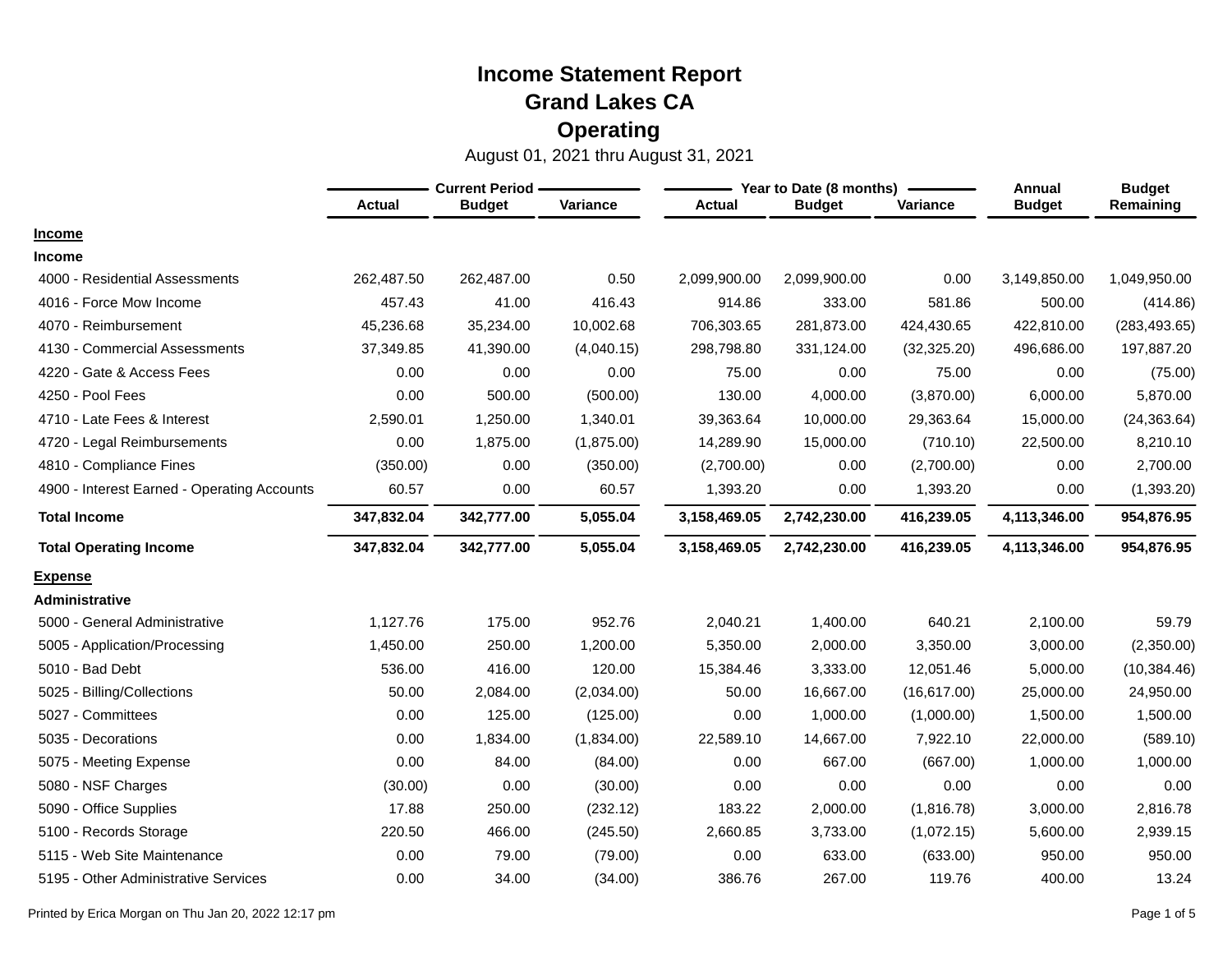|                                         |               | <b>Current Period</b> |             | Year to Date (8 months) |               |               |               | <b>Budget</b> |
|-----------------------------------------|---------------|-----------------------|-------------|-------------------------|---------------|---------------|---------------|---------------|
|                                         | <b>Actual</b> | <b>Budget</b>         | Variance    | <b>Actual</b>           | <b>Budget</b> | Variance      | <b>Budget</b> | Remaining     |
| <b>Expense</b>                          |               |                       |             |                         |               |               |               |               |
| <b>Administrative</b>                   |               |                       |             |                         |               |               |               |               |
| 5200 - Community Events                 | 3,890.02      | 4,166.00              | (275.98)    | 27,333.84               | 33,333.00     | (5,999.16)    | 50,000.00     | 22,666.16     |
| 5210 - Printing & Copying               | 176.80        | 1,375.00              | (1, 198.20) | 1,853.10                | 11,000.00     | (9, 146.90)   | 16,500.00     | 14,646.90     |
| 5215 - Postage                          | 339.27        | 1,416.00              | (1,076.73)  | 4,286.16                | 11,333.00     | (7,046.84)    | 17,000.00     | 12,713.84     |
| <b>Total Administrative</b>             | 7,778.23      | 12,754.00             | (4,975.77)  | 82,117.70               | 102,033.00    | (19, 915.30)  | 153,050.00    | 70,932.30     |
| <b>Insurance</b>                        |               |                       |             |                         |               |               |               |               |
| 5460 - Property Insurance Premiums      | 5,787.42      | 5,816.00              | (28.58)     | 46,299.36               | 46,533.00     | (233.64)      | 69,800.00     | 23,500.64     |
| <b>Total Insurance</b>                  | 5,787.42      | 5,816.00              | (28.58)     | 46,299.36               | 46,533.00     | (233.64)      | 69,800.00     | 23,500.64     |
| <b>Utilities</b>                        |               |                       |             |                         |               |               |               |               |
| 6000 - Electric Service                 | 13,231.95     | 13,334.00             | (102.05)    | 108,348.65              | 106,667.00    | 1,681.65      | 160,000.00    | 51,651.35     |
| 6025 - Water Service                    | 43.162.74     | 42.916.00             | 246.74      | 136,746.76              | 343,333.00    | (206, 586.24) | 515,000.00    | 378,253.24    |
| 6040 - Bundled Telecom Services         | 0.00          | 0.00                  | 0.00        | 220.92                  | 0.00          | 220.92        | 0.00          | (220.92)      |
| 6050 - Telephone Service                | 1,714.77      | 1,250.00              | 464.77      | 13,659.98               | 10,000.00     | 3,659.98      | 15,000.00     | 1,340.02      |
| 6055 - Internet Service                 | 441.84        | 459.00                | (17.16)     | 3,424.26                | 3,667.00      | (242.74)      | 5,500.00      | 2,075.74      |
| 6075 - Other Utility Expenses           | 17,216.78     | 20,334.00             | (3, 117.22) | 110,204.25              | 162,667.00    | (52, 462.75)  | 244,000.00    | 133,795.75    |
| <b>Total Utilities</b>                  | 75,768.08     | 78,293.00             | (2,524.92)  | 372,604.82              | 626,334.00    | (253, 729.18) | 939,500.00    | 566,895.18    |
| Landscaping                             |               |                       |             |                         |               |               |               |               |
| 6100 - Grounds & Landscaping - Contract | 68,343.33     | 72,668.00             | (4,324.67)  | 531,909.52              | 581,346.00    | (49, 436.48)  | 872,019.00    | 340,109.48    |
| 6115 - 7M Shared Median                 | 0.00          | 518.00                | (518.00)    | 6,216.00                | 4,144.00      | 2,072.00      | 6,216.00      | 0.00          |
| 6140 - Force Mow                        | 0.00          | 41.00                 | (41.00)     | 457.43                  | 333.00        | 124.43        | 500.00        | 42.57         |
| 6145 - Mulch                            | 5,760.00      | 4,666.00              | 1,094.00    | 27,360.00               | 37,333.00     | (9,973.00)    | 56,000.00     | 28,640.00     |
| 6150 - Seasonal Color/Plantings         | 0.00          | 9,166.00              | (9, 166.00) | 62,132.17               | 73,333.00     | (11, 200.83)  | 110,000.00    | 47,867.83     |
| 6160 - Tree Maintenance                 | 35,000.00     | 12,500.00             | 22,500.00   | 88,529.51               | 100,000.00    | (11, 470.49)  | 150,000.00    | 61,470.49     |
| 6165 - Tree Removal                     | 0.00          | 1,800.00              | (1,800.00)  | 5,137.90                | 14,400.00     | (9,262.10)    | 21,600.00     | 16,462.10     |
| 6199 - Landscape Other                  | 3,317.75      | 834.00                | 2,483.75    | 24,046.33               | 6,667.00      | 17,379.33     | 10,000.00     | (14,046.33)   |
| 6200 - Irrigation Repair & Maintenance  | 25,133.58     | 13,750.00             | 11,383.58   | 83,683.96               | 110,000.00    | (26, 316.04)  | 165,000.00    | 81,316.04     |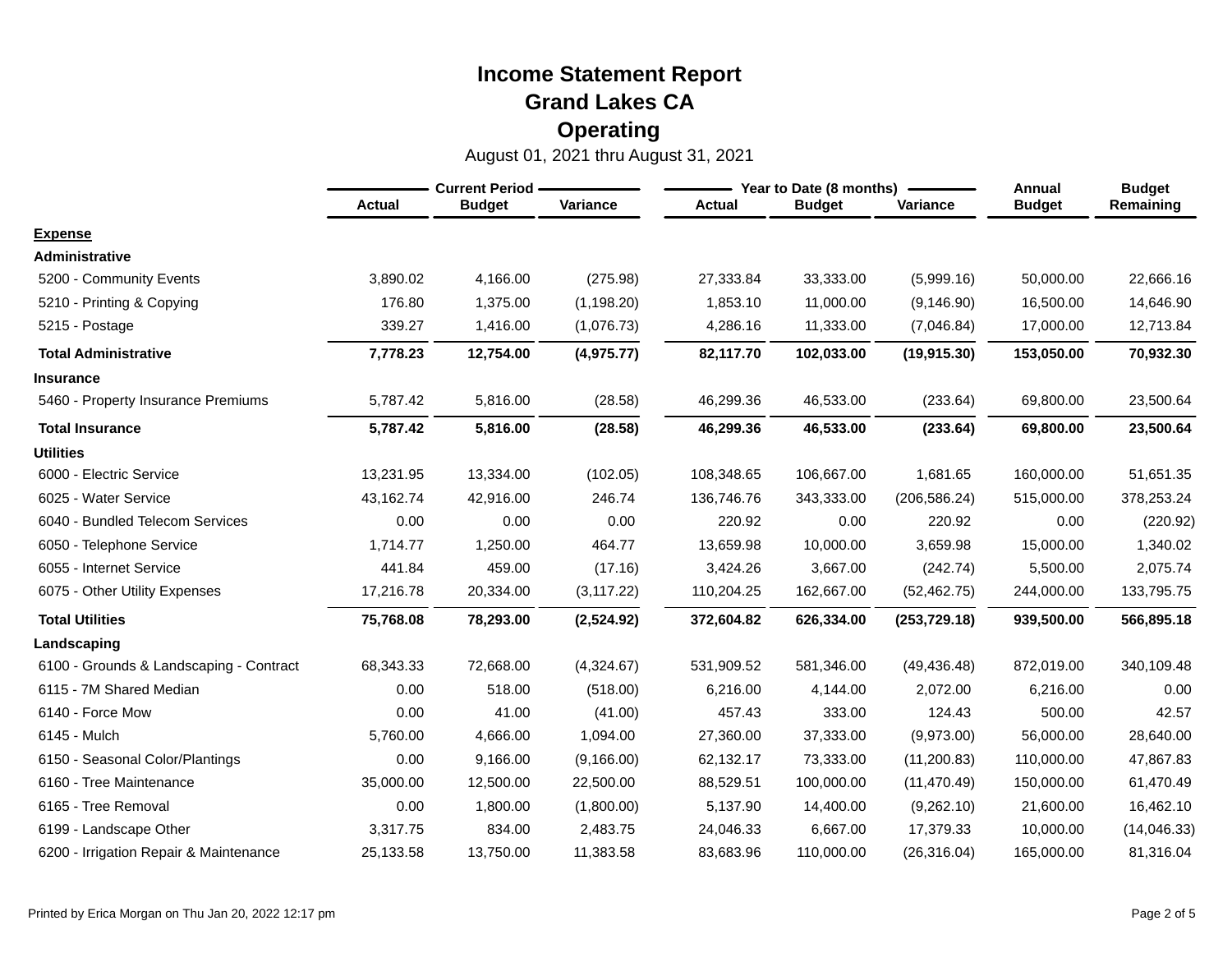|                                              | <b>Current Period</b> |               |              |               | Year to Date (8 months) | Annual       | <b>Budget</b> |             |
|----------------------------------------------|-----------------------|---------------|--------------|---------------|-------------------------|--------------|---------------|-------------|
|                                              | <b>Actual</b>         | <b>Budget</b> | Variance     | <b>Actual</b> | <b>Budget</b>           | Variance     | <b>Budget</b> | Remaining   |
| <b>Expense</b>                               |                       |               |              |               |                         |              |               |             |
| Landscaping                                  |                       |               |              |               |                         |              |               |             |
| 6299 - Irrigation Other                      | 500.00                | 0.00          | 500.00       | 1,500.00      | 0.00                    | 1,500.00     | 0.00          | (1,500.00)  |
| <b>Total Landscaping</b>                     | 138,054.66            | 115,943.00    | 22,111.66    | 830,972.82    | 927,556.00              | (96, 583.18) | 1,391,335.00  | 560,362.18  |
| <b>Contracted Services</b>                   |                       |               |              |               |                         |              |               |             |
| 6418 - Fountains/Ponds/Lakes Services        | 12,936.17             | 8,600.00      | 4,336.17     | 85,526.83     | 68,800.00               | 16,726.83    | 103,200.00    | 17,673.17   |
| 6422 - Gate Services                         | 340.00                | 0.00          | 340.00       | 2,520.00      | 0.00                    | 2,520.00     | 0.00          | (2,520.00)  |
| 6430 - Janitorial Services                   | 0.00                  | 0.00          | 0.00         | 4,137.50      | 0.00                    | 4,137.50     | 0.00          | (4, 137.50) |
| 6434 - Pest Control                          | 3,087.00              | 2,169.00      | 918.00       | 27,665.05     | 17,347.00               | 10,318.05    | 26,020.00     | (1,645.05)  |
| 6438 - Pool Management                       | 68,082.00             | 21,367.00     | 46,715.00    | 263,189.00    | 170,931.00              | 92,258.00    | 256,396.00    | (6,793.00)  |
| 6440 - Safety & Security                     | 46,940.00             | 35,234.00     | 11,706.00    | 247,049.11    | 281,873.00              | (34, 823.89) | 422,810.00    | 175,760.89  |
| <b>Total Contracted Services</b>             | 131,385.17            | 67,370.00     | 64,015.17    | 630,087.49    | 538,951.00              | 91,136.49    | 808,426.00    | 178,338.51  |
| <b>Repair &amp; Maintenance</b>              |                       |               |              |               |                         |              |               |             |
| 6515 - Building Repair & Maintenance         | 0.00                  | 0.00          | 0.00         | 8,600.00      | 0.00                    | 8,600.00     | 0.00          | (8,600.00)  |
| 6530 - Common Areas Repair & Maintenance     | 0.00                  | 834.00        | (834.00)     | 17,229.18     | 6,667.00                | 10,562.18    | 10,000.00     | (7, 229.18) |
| 6545 - Electrical Supplies/Repair & Maintena | 0.00                  | 416.00        | (416.00)     | 0.00          | 3,333.00                | (3,333.00)   | 5,000.00      | 5,000.00    |
| 6560 - Fence Repair & Maintenance            | 0.00                  | 416.00        | (416.00)     | 4,045.42      | 3,333.00                | 712.42       | 5,000.00      | 954.58      |
| 6585 - Fountain/Pond/Lake Repair & Mainter   | 0.00                  | 14,584.00     | (14, 584.00) | 48,297.98     | 116,667.00              | (68, 369.02) | 175,000.00    | 126,702.02  |
| 6595 - Gate & Monument Repair & Maintena     | 125.00                | 250.00        | (125.00)     | 3,553.75      | 2,000.00                | 1,553.75     | 3,000.00      | (553.75)    |
| 6600 - General Repair & Maintenance          | 0.00                  | 834.00        | (834.00)     | 15,761.12     | 6,667.00                | 9,094.12     | 10,000.00     | (5,761.12)  |
| 6640 - Lighting Supplies/Repair & Maintenan  | 675.00                | 1,750.00      | (1,075.00)   | 15,940.31     | 14,000.00               | 1,940.31     | 21,000.00     | 5,059.69    |
| 6645 - Locks & Keys Repair & Maintenance     | 0.00                  | 166.00        | (166.00)     | 164.38        | 1,333.00                | (1, 168.62)  | 2,000.00      | 1,835.62    |
| 6680 - Painting Services & Supplies          | 0.00                  | 834.00        | (834.00)     | 1,500.00      | 6,667.00                | (5, 167.00)  | 10,000.00     | 8,500.00    |
| 6685 - Playground Maintenance/Repairs        | (1,685.29)            | 750.00        | (2,435.29)   | 2,000.00      | 6,000.00                | (4,000.00)   | 9,000.00      | 7,000.00    |
| 6695 - Plumbing Supplies/Repair & Maintena   | 0.00                  | 84.00         | (84.00)      | 7,553.75      | 667.00                  | 6,886.75     | 1,000.00      | (6, 553.75) |
| 6700 - Pool Supplies/Repair & Maintenance    | 12,133.98             | 2,084.00      | 10,049.98    | 34,359.58     | 16,667.00               | 17,692.58    | 25,000.00     | (9,359.58)  |
| 6705 - Power Washing Services & Supplies     | 0.00                  | 2,084.00      | (2,084.00)   | 11,056.68     | 16,667.00               | (5,610.32)   | 25,000.00     | 13,943.32   |
| 6710 - Fish Stocking                         | 0.00                  | 834.00        | (834.00)     | 0.00          | 6,667.00                | (6,667.00)   | 10,000.00     | 10,000.00   |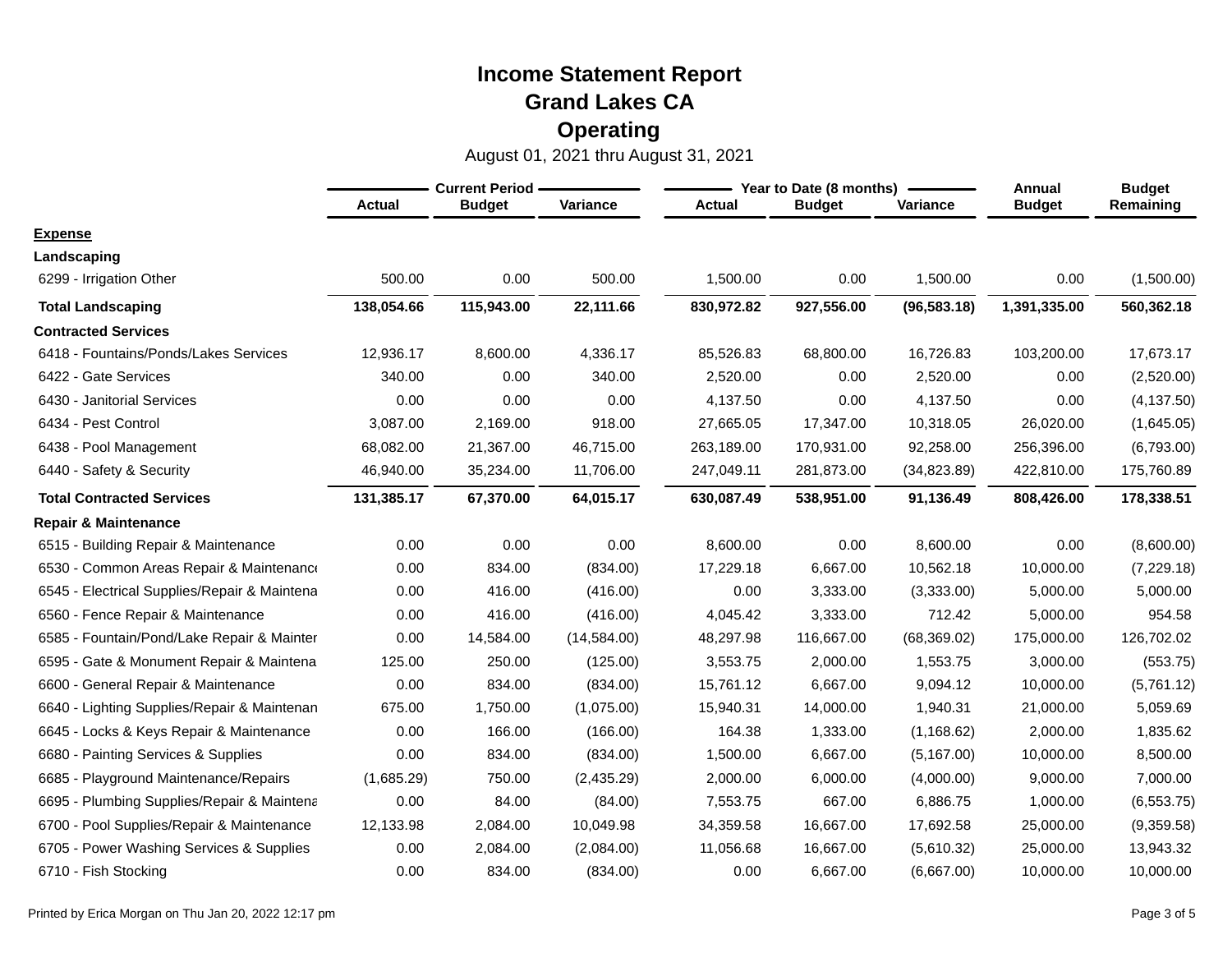|                                           | <b>Current Period -</b> |               |              | Year to Date (8 months) |               |               | Annual        | <b>Budget</b> |
|-------------------------------------------|-------------------------|---------------|--------------|-------------------------|---------------|---------------|---------------|---------------|
|                                           | <b>Actual</b>           | <b>Budget</b> | Variance     | <b>Actual</b>           | <b>Budget</b> | Variance      | <b>Budget</b> | Remaining     |
| <b>Expense</b>                            |                         |               |              |                         |               |               |               |               |
| <b>Repair &amp; Maintenance</b>           |                         |               |              |                         |               |               |               |               |
| 6745 - Signage Repair & Maintenance       | 0.00                    | 84.00         | (84.00)      | 540.00                  | 667.00        | (127.00)      | 1,000.00      | 460.00        |
| 6750 - Trail Maintenance                  | 0.00                    | 125.00        | (125.00)     | 0.00                    | 1,000.00      | (1,000.00)    | 1,500.00      | 1,500.00      |
| 6765 - Tennis Court Repair & Maintenance  | 0.00                    | 334.00        | (334.00)     | 3,284.01                | 2,667.00      | 617.01        | 4,000.00      | 715.99        |
| 6770 - Vandalism Repair & Maintenance     | 0.00                    | 166.00        | (166.00)     | 0.00                    | 1,333.00      | (1,333.00)    | 2,000.00      | 2,000.00      |
| <b>Total Repair &amp; Maintenance</b>     | 11,248.69               | 26,629.00     | (15,380.31)  | 173,886.16              | 213,002.00    | (39, 115.84)  | 319,500.00    | 145,613.84    |
| <b>Professional Services</b>              |                         |               |              |                         |               |               |               |               |
| 7000 - Audit & Tax Services               | 2,600.00                | 350.00        | 2,250.00     | 2,600.00                | 2,800.00      | (200.00)      | 4,200.00      | 1,600.00      |
| 7020 - Legal Services                     | 1,012.50                | 834.00        | 178.50       | 14,249.83               | 6,667.00      | 7,582.83      | 10,000.00     | (4,249.83)    |
| 7025 - Legal Services - Collections       | 1,349.50                | 1,666.00      | (316.50)     | 15,300.40               | 13,333.00     | 1,967.40      | 20,000.00     | 4,699.60      |
| 7035 - Legal Services - Deed Restrictions | 0.00                    | 416.00        | (416.00)     | 35.00                   | 3,333.00      | (3,298.00)    | 5,000.00      | 4,965.00      |
| 7040 - Management Fees                    | 5,708.26                | 5,820.00      | (111.74)     | 45,666.08               | 46,560.00     | (893.92)      | 69,840.00     | 24,173.92     |
| 7095 - Other Professional Services        | 450.00                  | 0.00          | 450.00       | 3,150.00                | 0.00          | 3,150.00      | 0.00          | (3, 150.00)   |
| <b>Total Professional Services</b>        | 11,120.26               | 9,086.00      | 2,034.26     | 81,001.31               | 72,693.00     | 8,308.31      | 109,040.00    | 28,038.69     |
| <b>Taxes</b>                              |                         |               |              |                         |               |               |               |               |
| 9015 - Property/Real Estate Tax           | 0.00                    | 209.00        | (209.00)     | 1,231.64                | 1,667.00      | (435.36)      | 2,500.00      | 1,268.36      |
| <b>Total Taxes</b>                        | 0.00                    | 209.00        | (209.00)     | 1,231.64                | 1,667.00      | (435.36)      | 2,500.00      | 1,268.36      |
| <b>Other Expenses</b>                     |                         |               |              |                         |               |               |               |               |
| 9105 - Reserve Contribution Expense       | 28,350.00               | 28,350.00     | 0.00         | 226,800.00              | 226,800.00    | 0.00          | 340,200.00    | 113,400.00    |
| <b>Total Other Expenses</b>               | 28,350.00               | 28,350.00     | 0.00         | 226,800.00              | 226,800.00    | 0.00          | 340,200.00    | 113,400.00    |
| <b>Total Operating Expense</b>            | 409,492.51              | 344,450.00    | 65,042.51    | 2,445,001.30            | 2,755,569.00  | (310, 567.70) | 4,133,351.00  | 1,688,349.70  |
| <b>Total Operating Income / (Loss)</b>    | (61,660.47)             | (1,673.00)    | (59, 987.47) | 713,467.75              | (13, 339.00)  | 726,806.75    | (20,005.00)   | (733, 472.75) |
|                                           |                         |               |              |                         |               |               |               |               |